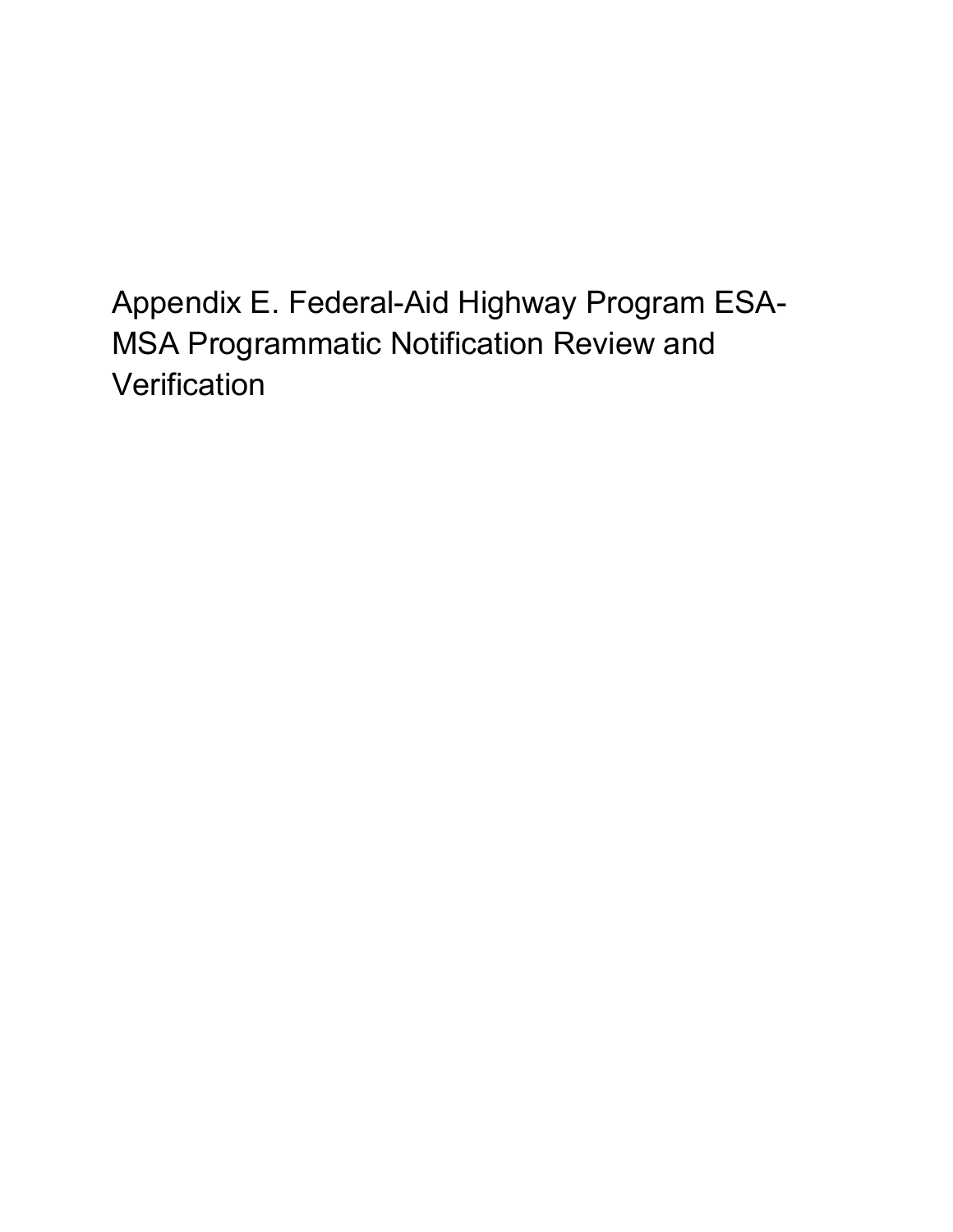# **K19071 I-5 Rose Quarter Improvement Project Version 10/2020 FAHP Notification Strategy**

Figure 1. Project Area I-5 Rose Quarter Improvement Project

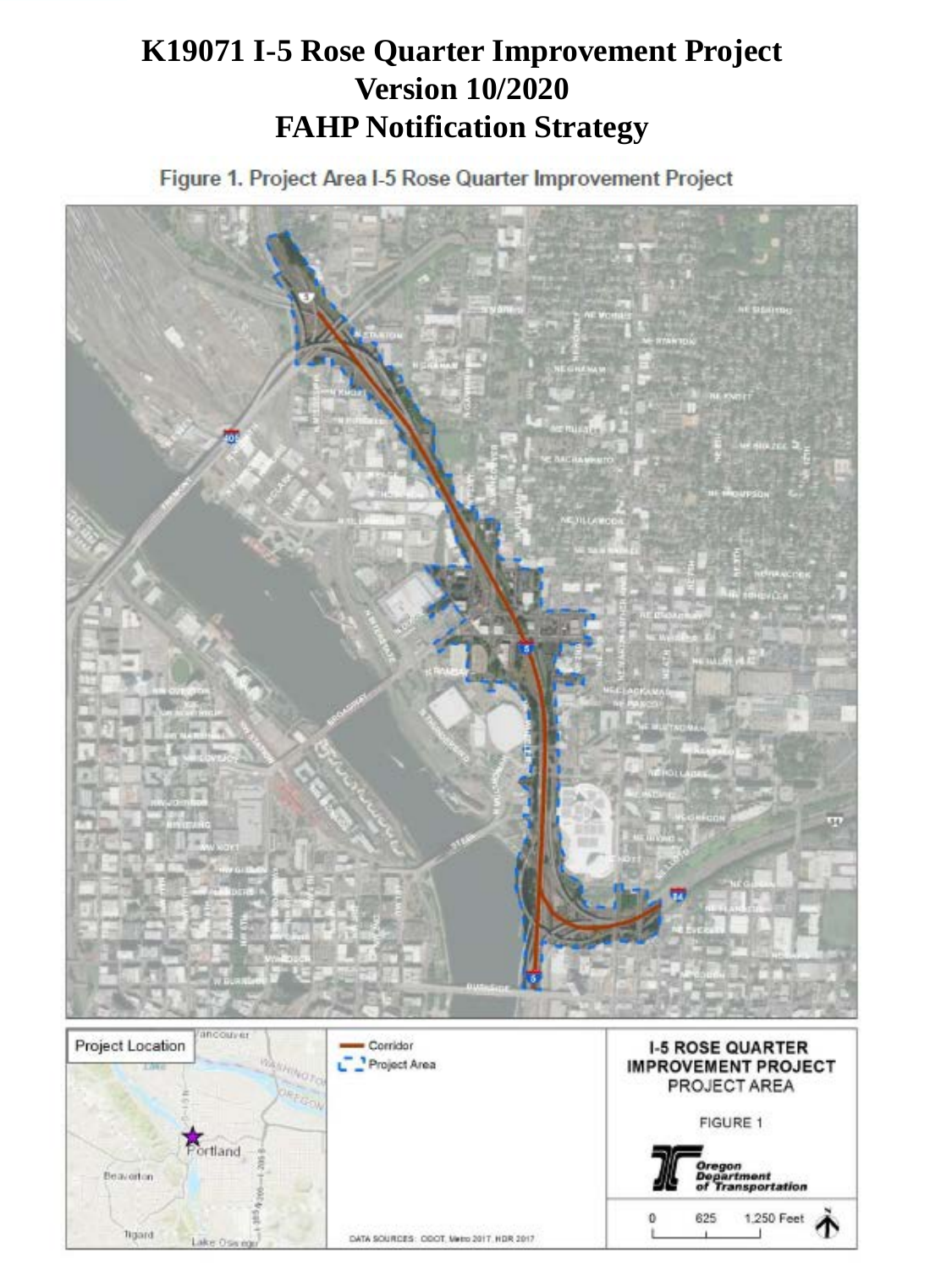# KN19071 I-5 Rose Quarter Improvement Project Design , Construction, Impacts, and Mitigation Reporting Strategy

# 10/7/2020

# • **Introduction**

- **Project Design and Delivery (CMGC)**
	- o CMGC
	- o CMGC and the FAHP
	- o Commitment Tracking

# • **Continued Design and Interagency Coordination:**

- o Stormwater Management
	- Define the project's ISA and CIA
	- Establish future reporting parameters and requirements relative to design updates and BMP selections
	- Overview *Figure 6* from the 2018 EA

o Agency Updates, Review and Decision Making, and Record Keeping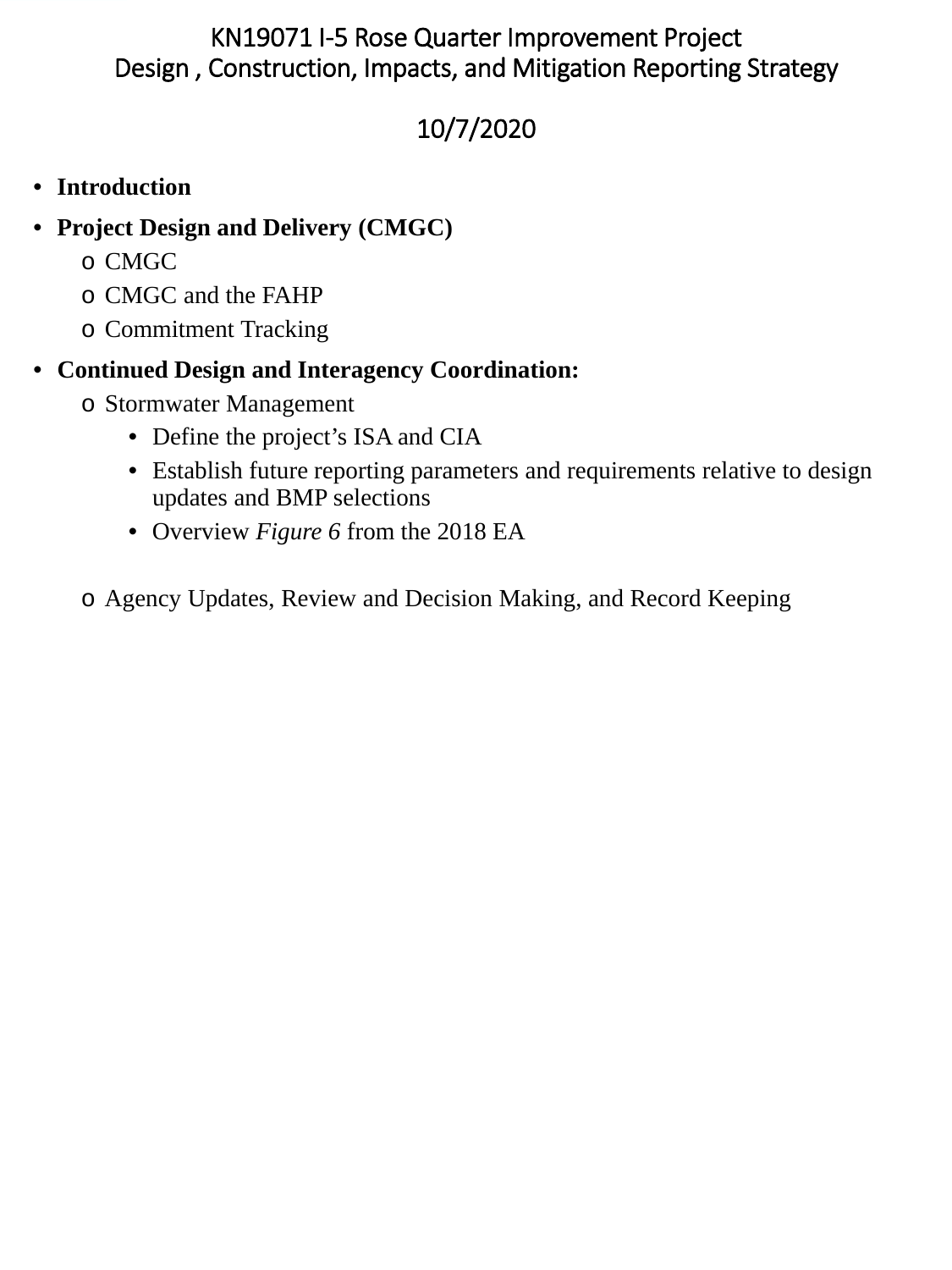### **Introduction**

The project must complete its ESA consultation requirements prior to completion of the Environmental Assessment (EA) process. The project is currently preparing its responses to comments received as part of the 45-day public comment period. This and a FHWA/NMFS approved FAHP notification is required prior to finalizing the anticipated *Finding of No Significant Impact* (FONSI) in fall/winter of 2020. The EA presented the project with a low level of design and addresses this through continued use of the *Construction Manager/General Contractor* (CM/GC) after the NEPA process. Therefore, continued interagency ESA coordination will be integrated into the CMGC process to ensure that the project's phased design, BMPs, avoidance and minimization measures, enhancements, and mitigation meet the intent of the 2012 FAHP ESA-programmatic Biological Opinion.

### **CMGC**

The CMGC employs a phased approach of design and construction management that relays on separate Contractors to provide design, management, and owner's representation (ODOT). ODOT, as the owner will be informed and can influence the design throughout the process. Key points in the process are reserved for ODOT's approval. When ODOT considers the design to be complete, the construction manager then has an opportunity to bid on the project based on the completed design and schedule. If the owner, designer and independent cost estimator agree that the contractor has submitted a fair price, ODOT will issue a construction contract and the construction manager then becomes the general contractor. An advantage to the process is that the contractor acts as the consultant during the design process and can offer constructability and pricing feedback on design options and can identify risks based on the contractor's established means and methods. This process also allows the owner to be an active participant during the design process and make informed decisions on design options based on the contractor's expertise. A more extensive presentation of the process is available at:

https://www.fhwa.dot.gov/construction/contracts/acm/cmgc.cfm

### **CMGC and the FAHP**

An environmental sub-team will be integrated into the CMGC that includes regular coordination and representation by ODOT Region 1 Environmental staff (e.g. REC). Through this process and as the owner ODOT will strategically identify, in collaboration with NMFS and FHWA, when to convey project design change information and seek input and when to submit project change requests. This relationship will ensure FAHP-ESA compliance through inclusion of the following FAHP elements (1.3.2 Conservation Measures): Stormwater treatment deficit (on-site). ODOT Region 1 Environmental will use the project's standing placeholder within the established monthly ODOT Region 1/FHWA/ NMFS Environmental Coordination Meeting (ODOT) to provide updates to the agencies, seek guidance to ensure compliance with the FAHP and the approved Notification, and present and seek advisement regarding decision points (e.g. the use of off-site surplus stormwater credits). The Consultant will track and manage these elements within the project's ODOT ProjectWise database folder.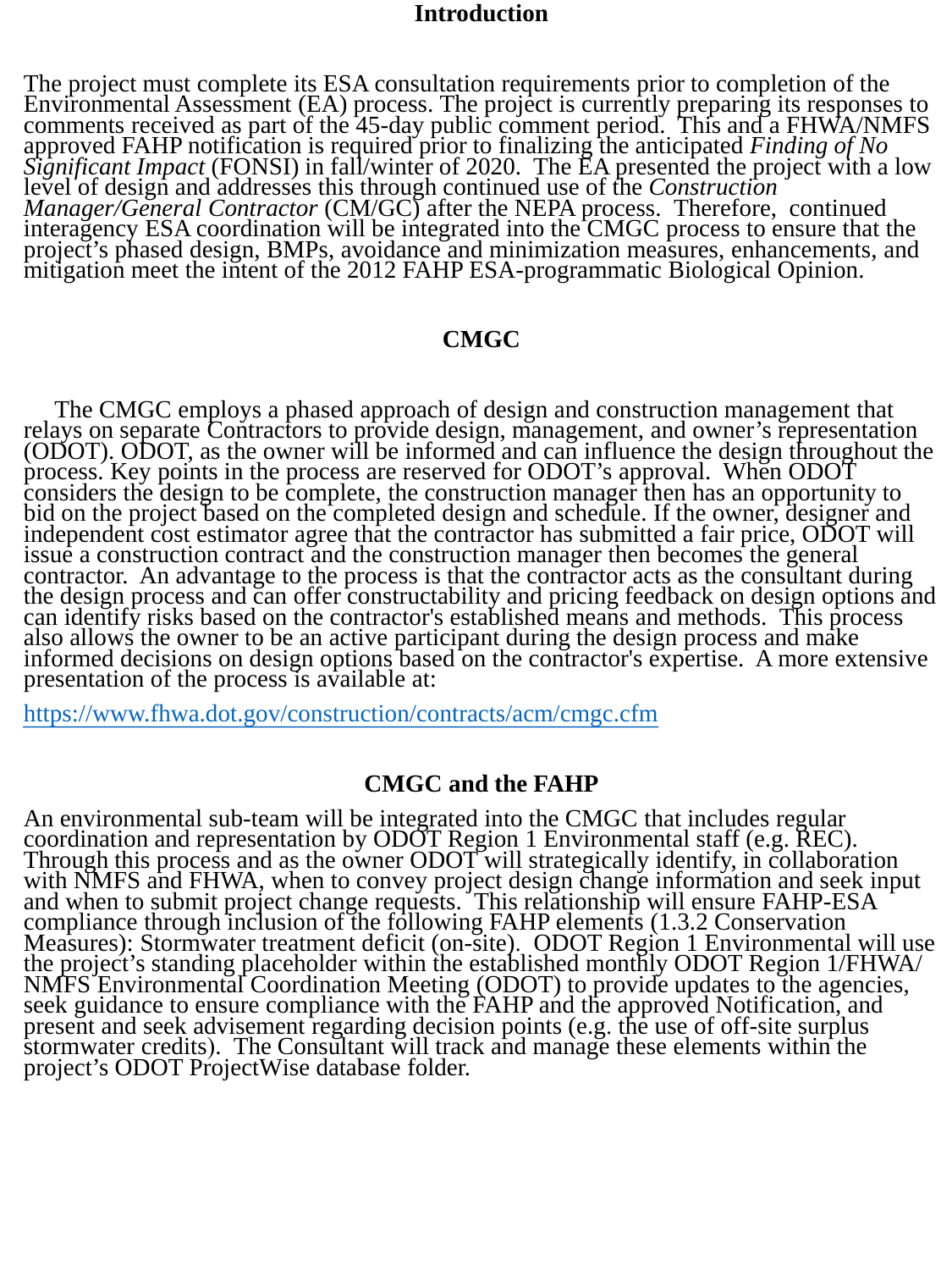## **At minimum, the tracking database folders will contain:**

- Diagrams that include the project's
	- Pre and post project ISA and CIA, any CIA lacking treatment, and areas off-site treatment
- Tracking spreadsheet that
	- Enumerates and quantifies the stormwater management basin areas (onsite and off-site)
	- Stormwater treatment BMPs
- Documentation of interagency QA/QC and decision documents between ODOT and third parties Including NMFS, ODFW, DSL, DEQ, USACE, and FHWA.
- FHWA and NMFS approved ODOT *Project Change Forms* that comply with the FAHP and memorialize significant levels of design. See the individual element sections below for more detail.

Note: To provide clarity through the CMGC process, one folder will contain all current relative design and BMPs agreed upon by the Project and the Environmental sub-team including relative agreement summaries. Another folder will include all other previous design elements and summaries relative to the FAHP notification and the FAHP ESA-programmatic.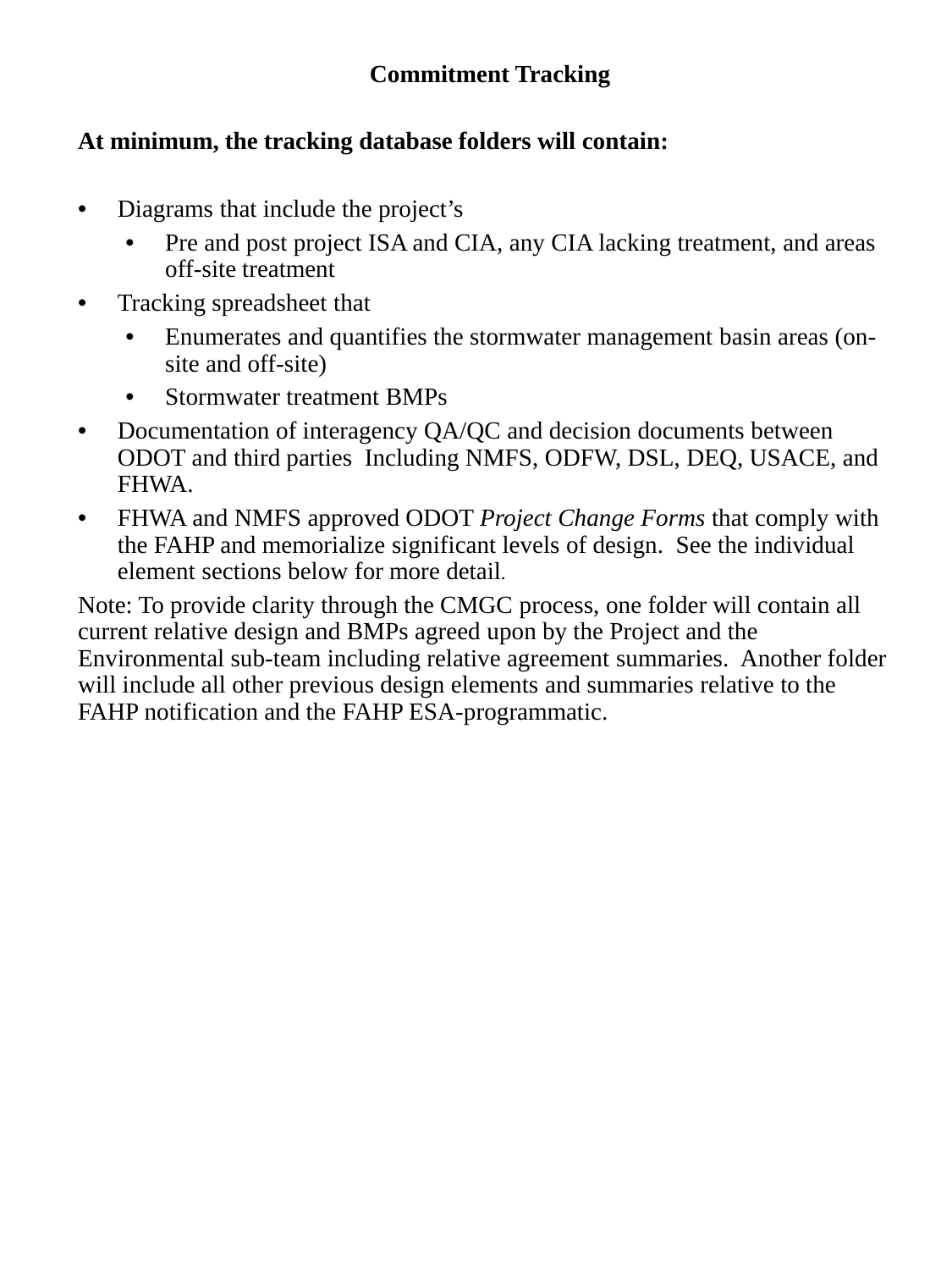# **Strategy Elements: Stormwater Management Pre and Post ISA and CIA**

- PBOT ROW
	- The project assumes that the PBOT CIA portion will be captured and treated via use of stormwater planters per Portland Bureau of Environmental Services design. This design standard meets the 2014 ODOT Hydraulics Manual for infiltration style BMPs (e.g. infiltration swale). It is also assumed that the design storm will be infiltrated. Flows in excess of the design storm if not infiltrated will be conveyed to the City's Columbia Blvd Wastewater Treatment Plant. These flows will receive additional treatment that meets EPA standards via permit (DEQ) will then be discharged to the Columbia River. This second level of treatment is not known and is not available to compare to the FAHP standards.
	- Due to a lack of survey and design all PBOT CIAs have been combined into into one 'basin' since all non-infiltrated flows are assumed to be conveyed as now to the City's Columbia Blvd. Wastewater treatment Facility.
	- Flows that cannot be then fully infiltrated to the design storm and or flows in excess of the facilities' capacity are assumed to then be conveyed to the City's Columbia Blvd Wastewater Treatment Plant. Additional treatment that meets EPA standards via permit (DEQ) will then be discharged to the Columbia River. This second level of treatment is not known and is not available to compare to the FAHPstandards.
- ODOT ROW
	- Record BMPs in the Notification that are most relevant to the existing conditions within each sub-basin though design and BMP siting changes are likely. This is more relevant than "TBD". The project at this time is unable to account for 3-acres (Basin #4). It is assumed that design refinement will either eliminate this need, discover offsite treatment locations within the project corridor, and or use surplus treatment generated via previously constructed STIP projects (e.g. 18806 US-26 Cornelies Pass-185th.

Note: PBOT and ODOT CIA and ISA boundaries and acreages have been interpreted from GIS, roadway imaging, and preliminary design since survey has not been completed.

# **Documenting Future Changes in Conveyance and Treatment (PROJCHG versus PCR)**

- FAHP Project Change Forms (FAHPCHG) requiring FHWA & NMFS approval will include: Off-site treatment; and use of Proprietary technology not yet approved for *Enhanced, General Use,* under the WADOE TAPE Program.
- Project Completion Report (PCR)
	- All changes documented in FAHPCHG forms
	- Any changes in TAPE approve BMPs classified for "Enhanced", "General Use".
	- Contiguous expansion, contraction, or refinement of the CIA (based on FAHP 'triggers') of 'on-site' CIA and ISA
- A KMZ or other approved graphics, and a spreadsheet will be kept up-to-date on the project's ftp folder through design and construction to demonstrate ISA, CIA, and treatment.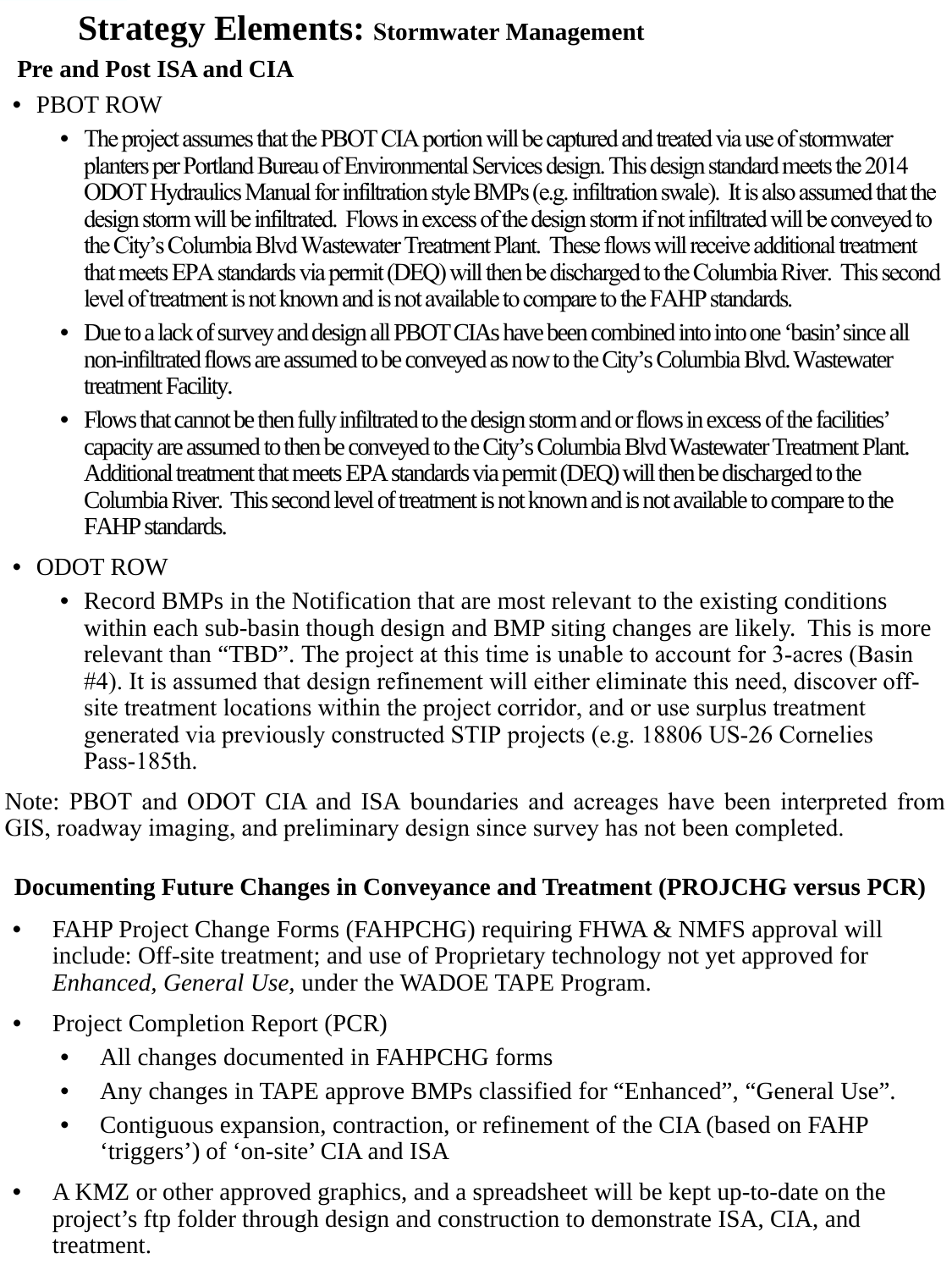## **Known Assumptions**

# **ODOT ROW**

- The CIA and if need be a minor equivalent portion will be captured and treated for water quality treatment per the 2014 ODOT Hydraulics Manual. This will reduce or eliminate the current direct discharge into the Willamette River.
- The at grade portion of I-5 will be reconstructed to full depth and connect the existing auxiliary lanes to upgrade the corridor from a continuous bi-directional 4-lane thoroughfare to 6-lanes. This will occur in current ROW.
- New auxiliary lanes and full shoulders will be added to I-5 NB and SB between I-84 and I-405 to reduce frequent crashes and improve operations.

# **PBOT ROW**

- Construction of the I-5 mainline improvements will require the replacement of the N/NE Weidler, N/NE Broadway, N Williams, and N Vancouver structures over I-5. They will be rebuilt as two highway covers.
- The N Flint Ave I-5 crossing will be removed.
- Construct a new span across I-5 between Hancock and Dixon and Center St and N Vancouver Ave.
- Construct a new bike/pedestrian span across I-5 between N Winning Way (Ramsay Way) and N Clackamas. This does not trigger *stormwater management* per the FAHP.
- Construct that fully span I-5 and connect the following PBOT ROW's.
	- NE Broadway and NE Weidler
	- N Vancouver

The following page includes Figure 6 from the EA demonstrating the above improvements. A KMZ package available in the project's FAHP ftp folder and eventually the ProjectWise database to view the project's entire stormwater management are and proposed northern I-5 mitigation area (Fremont Bridge to N. Going Ave. Interchange).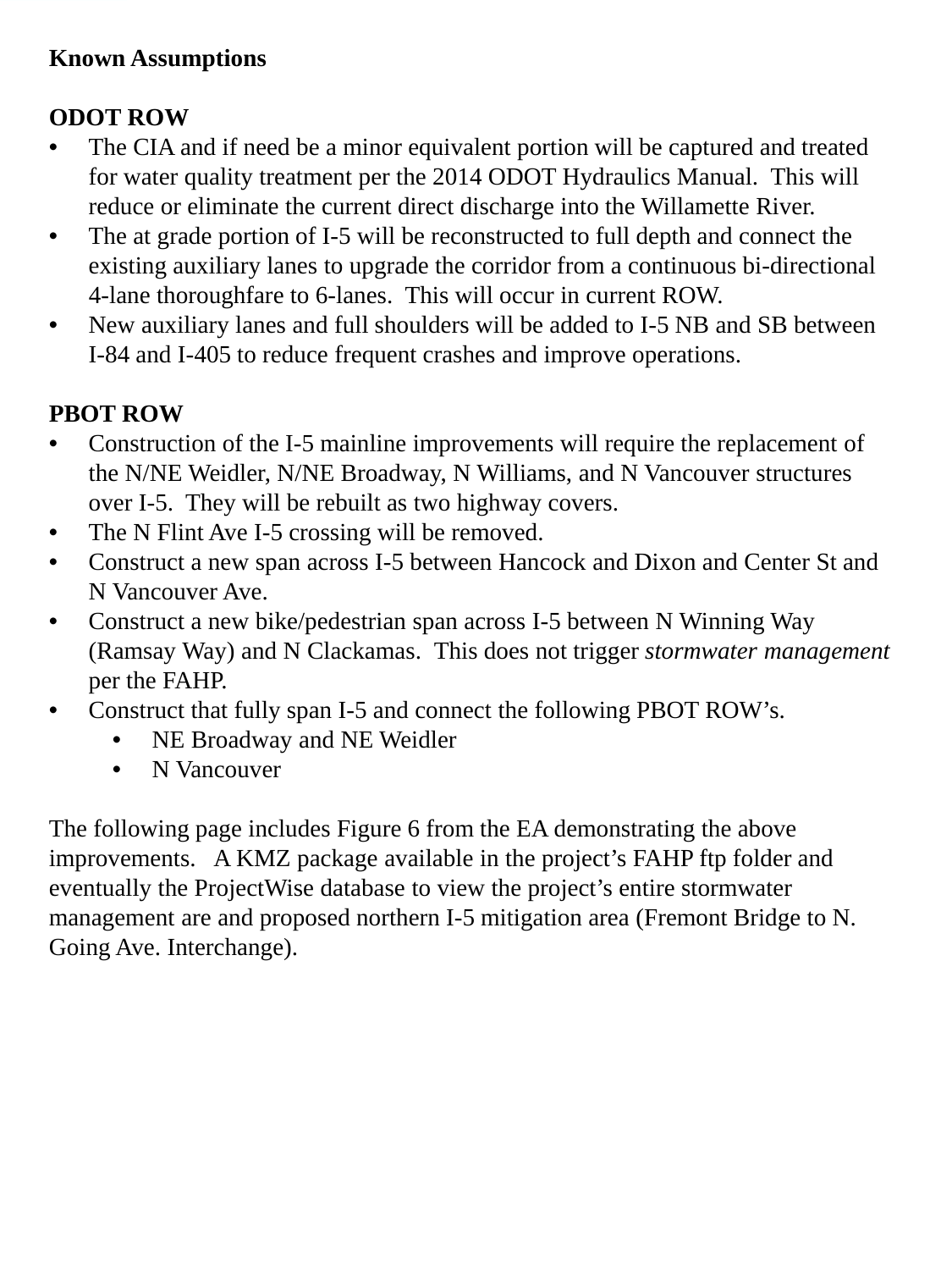# Figure 6. Broadway/Weidler Interchange Area Improvements



Photo Source: Google Earth 2017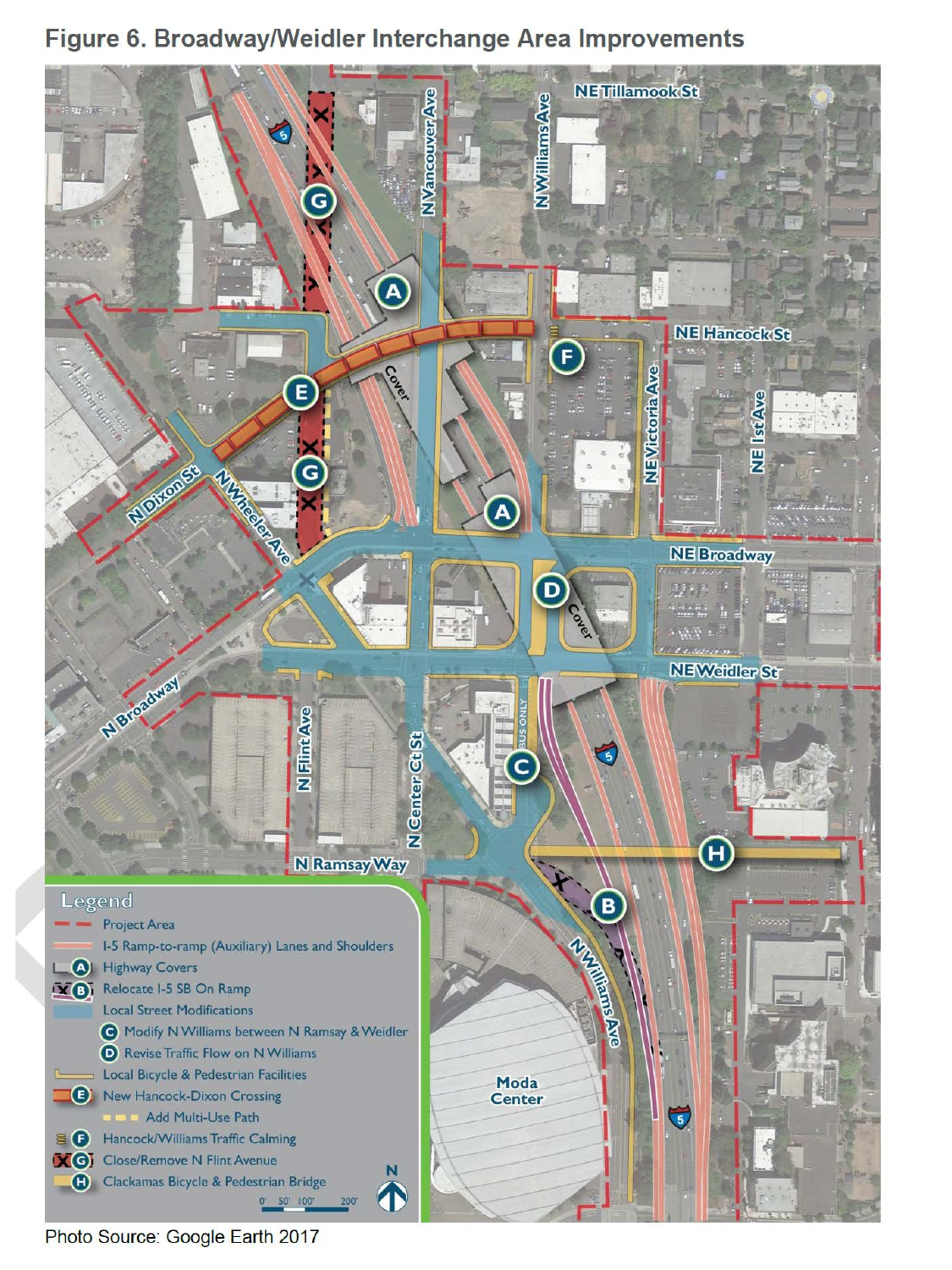

# **ODOT Federal-Aid Highway Program ESA-MSA Programmatic Notification**

| <b>Kev Number</b> |
|-------------------|
|                   |

19071 Last Modified

Oct 13, 2020

#### **Project Information**

| <b>NMFS Approval</b>                                                                                                                                                                                                                                                                                                             |                           | <b>USFW Approval</b> |                              |        |                                                   |                         | Select Predominant Project Type                                                            |           |                       |            |                                         |                |      |       | Proponent Agency |                                            |                               |                         |                             |
|----------------------------------------------------------------------------------------------------------------------------------------------------------------------------------------------------------------------------------------------------------------------------------------------------------------------------------|---------------------------|----------------------|------------------------------|--------|---------------------------------------------------|-------------------------|--------------------------------------------------------------------------------------------|-----------|-----------------------|------------|-----------------------------------------|----------------|------|-------|------------------|--------------------------------------------|-------------------------------|-------------------------|-----------------------------|
| <b>Approval Needed</b>                                                                                                                                                                                                                                                                                                           | N/A                       |                      |                              |        | Modernization/New Alignment/Bypass<br><b>ODOT</b> |                         |                                                                                            |           |                       |            |                                         |                |      |       |                  |                                            |                               |                         |                             |
| Project Name                                                                                                                                                                                                                                                                                                                     | End MP<br>Route<br>Beg MP |                      |                              |        |                                                   |                         |                                                                                            |           |                       |            | Other Road / Path Name                  |                |      |       |                  |                                            |                               |                         |                             |
| I-5 Rose Quarter Improvement Project (Revised 9/2020)                                                                                                                                                                                                                                                                            |                           |                      |                              |        |                                                   |                         | II-5 - Pacific - 1                                                                         |           |                       |            |                                         | 301.5          |      | 303.4 |                  |                                            | Interstate 5                  |                         |                             |
|                                                                                                                                                                                                                                                                                                                                  |                           |                      |                              |        |                                                   |                         |                                                                                            |           |                       |            |                                         |                |      |       |                  | <b>Anticipated Construction Start Year</b> |                               |                         | <b>End Year</b>             |
| Latitude (e.g. 45.4591° N)                                                                                                                                                                                                                                                                                                       |                           |                      | Longitude (e.g. -123.8442°W) |        |                                                   | <b>ODOT Region</b>      |                                                                                            | County    |                       |            |                                         |                |      |       |                  |                                            |                               |                         |                             |
| 45.53788                                                                                                                                                                                                                                                                                                                         |                           |                      | 122.66919                    |        |                                                   | Region 1                |                                                                                            | Multnomah |                       |            |                                         |                | 2023 |       |                  |                                            |                               |                         | 2027                        |
| Biologist                                                                                                                                                                                                                                                                                                                        |                           | Phone                |                              | E-mail |                                                   |                         |                                                                                            |           |                       |            | ODOT Region Environmental Coordinator   |                |      |       | E-mail           |                                            |                               |                         |                             |
| Devin Simmons                                                                                                                                                                                                                                                                                                                    |                           |                      | 503-731-8266                 |        |                                                   |                         | devin.l.simmons@odot.state.or.us                                                           |           |                       | Mary Young |                                         |                |      |       |                  |                                            | Mary.E.Young@odot.state.or.us |                         |                             |
| <b>FHWA Contact</b>                                                                                                                                                                                                                                                                                                              |                           | Phone                |                              | E-mail |                                                   |                         |                                                                                            |           |                       |            |                                         |                |      |       |                  |                                            |                               |                         |                             |
| Shaneka Owens                                                                                                                                                                                                                                                                                                                    |                           |                      | (503) 316-2553               |        |                                                   |                         | shaneka.owens@dot.gov                                                                      |           |                       |            |                                         |                |      |       |                  |                                            | Additional 6th Field HUCs     |                         |                             |
| 6th Field HUC                                                                                                                                                                                                                                                                                                                    |                           |                      |                              |        |                                                   |                         | 6th Field HUC (if applicable)                                                              |           |                       |            |                                         |                |      |       |                  |                                            | Check if additional HUCs      |                         |                             |
| 170900120302 - Willamette River-Columbia River                                                                                                                                                                                                                                                                                   |                           |                      |                              |        |                                                   |                         |                                                                                            |           |                       |            |                                         |                |      |       |                  |                                            |                               |                         | are listed below in Project |
| ODFW In-Water Work Window                                                                                                                                                                                                                                                                                                        |                           |                      |                              |        |                                                   |                         | ODFW In-Water Work Window                                                                  |           |                       |            |                                         |                |      |       |                  |                                            | Description.                  |                         |                             |
| October 31<br>July 1<br>to                                                                                                                                                                                                                                                                                                       |                           |                      |                              |        |                                                   |                         |                                                                                            |           |                       | to         |                                         |                |      |       |                  |                                            |                               |                         |                             |
|                                                                                                                                                                                                                                                                                                                                  |                           |                      |                              |        |                                                   |                         |                                                                                            |           |                       |            |                                         |                |      |       |                  |                                            |                               |                         |                             |
|                                                                                                                                                                                                                                                                                                                                  |                           | to                   |                              |        |                                                   |                         |                                                                                            |           |                       | to         |                                         |                |      |       |                  |                                            |                               |                         |                             |
| <b>Brief Project Description:</b>                                                                                                                                                                                                                                                                                                |                           |                      |                              |        |                                                   |                         |                                                                                            |           |                       |            |                                         |                |      |       |                  |                                            |                               |                         |                             |
| This Notification supplants the previous the 9/13/19 approved Notification. The current Project Description eliminates the previously included and approved in-<br>water work and associated infrastructure proposed to occur within the General Scour Prism / Functional Floodplain of the Willamette River. Barge use has been |                           |                      |                              |        |                                                   |                         |                                                                                            |           |                       |            |                                         |                |      |       |                  |                                            |                               |                         |                             |
| retained to support potential support activities such as geotechnical drilling, material transport, etc. Further details are included within the attached narrative and                                                                                                                                                          |                           |                      |                              |        |                                                   |                         |                                                                                            |           |                       |            |                                         |                |      |       |                  |                                            |                               |                         |                             |
| strategy. The current project converts MP 301.5-301.79 (approx.) from construction (reconstruction and addition) to pavement re-striping.                                                                                                                                                                                        |                           |                      |                              |        |                                                   |                         |                                                                                            |           |                       |            |                                         |                |      |       |                  |                                            |                               |                         |                             |
| *Modernize a section of the I-5 corridor between I-405 and I-84, including interstate ramp connections, I-5 ramp terminals to the local roadways, and all I-5                                                                                                                                                                    |                           |                      |                              |        |                                                   |                         |                                                                                            |           |                       |            |                                         |                |      |       |                  |                                            |                               |                         |                             |
| overhead local access bridges. This will increase safety, access, and operations.<br>*Modify I-5 to create new auxiliary lanes and full shoulders in NB and SB directions (between I-84 and I-405) to reduce frequent crashes and improve                                                                                        |                           |                      |                              |        |                                                   |                         |                                                                                            |           |                       |            |                                         |                |      |       |                  |                                            |                               |                         |                             |
| operational efficiency; Relocate the I-5 SB on-ramp from Wheeler/Winning Way/Williams to Weidler/Williams to improve local traffic flow and facilitate construction                                                                                                                                                              |                           |                      |                              |        |                                                   |                         |                                                                                            |           |                       |            |                                         |                |      |       |                  |                                            |                               |                         |                             |
| of a new overhead bicycle and pedestrian bridge (Clackamas bicycle and pedestrian bridge).                                                                                                                                                                                                                                       |                           |                      |                              |        |                                                   |                         |                                                                                            |           |                       |            |                                         |                |      |       |                  |                                            |                               |                         |                             |
| *Seismically upgrade the local street crossings of I-5 through removal and replacement of the Broadway, Weidler, Vancouver and Williams St Bridges as two<br>highway covers. Remove the N Flint Ave Bridge and add a new roadway connection across I-5 at Hancock-Dixon.                                                         |                           |                      |                              |        |                                                   |                         |                                                                                            |           |                       |            |                                         |                |      |       |                  |                                            |                               |                         |                             |
| *Capture and treat the ODOT CIA that currently direct-discharges without treatment into the Willamette River.                                                                                                                                                                                                                    |                           |                      |                              |        |                                                   |                         |                                                                                            |           |                       |            |                                         |                |      |       |                  |                                            |                               |                         |                             |
| *Modernize the surface street connections that service the I-5 corridor, and the approaches and thoroughfares that bridge across I-5.                                                                                                                                                                                            |                           |                      |                              |        |                                                   |                         |                                                                                            |           |                       |            |                                         |                |      |       |                  |                                            |                               |                         |                             |
| *Capture and treat the Project's CIA within the City of Portland ROW. This will increase treatment of the area through "Raingardens", infiltration, and the City's                                                                                                                                                               |                           |                      |                              |        |                                                   |                         |                                                                                            |           |                       |            |                                         |                |      |       |                  |                                            |                               |                         |                             |
| Columbia Blvd Wastewater Treatment Plant. This will further decrease direct discharge into the Willamette River.<br>Significant construction actions assessed and proposed as "Not Likely to Affect" and "No Effect" to NMFS trust resources include:                                                                            |                           |                      |                              |        |                                                   |                         |                                                                                            |           |                       |            |                                         |                |      |       |                  |                                            |                               |                         |                             |
| *Construction of the Clackamas Bicycle and Pedestrian Bridge over I-5 and its west-end trail. The trail does not trigger stormwater management per the FAHP.                                                                                                                                                                     |                           |                      |                              |        |                                                   |                         |                                                                                            |           |                       |            |                                         |                |      |       |                  |                                            |                               |                         |                             |
| *Construct 'open space' by expanding bridge decks to support non-vehicular open areas. I.e. "freeway lids".                                                                                                                                                                                                                      |                           |                      |                              |        |                                                   |                         |                                                                                            |           |                       |            |                                         |                |      |       |                  |                                            |                               |                         |                             |
|                                                                                                                                                                                                                                                                                                                                  |                           |                      |                              |        |                                                   |                         |                                                                                            |           |                       |            |                                         |                |      |       |                  |                                            |                               |                         |                             |
| Barges may be used for geotechnical drilling and material transport. Barge anchoring and or geotechnical drilling will be restricted to the In-Water Work Window.                                                                                                                                                                |                           |                      |                              |        |                                                   |                         |                                                                                            |           |                       |            |                                         |                |      |       |                  |                                            |                               |                         |                             |
|                                                                                                                                                                                                                                                                                                                                  |                           |                      |                              |        |                                                   |                         |                                                                                            |           |                       |            |                                         |                |      |       |                  |                                            |                               |                         |                             |
|                                                                                                                                                                                                                                                                                                                                  |                           |                      |                              |        |                                                   |                         |                                                                                            |           |                       |            |                                         |                |      |       |                  |                                            |                               |                         |                             |
|                                                                                                                                                                                                                                                                                                                                  |                           |                      |                              |        |                                                   |                         |                                                                                            |           |                       |            |                                         |                |      |       |                  |                                            |                               |                         |                             |
| <b>Affected Species</b>                                                                                                                                                                                                                                                                                                          |                           |                      |                              |        |                                                   |                         |                                                                                            |           |                       |            |                                         |                |      |       |                  |                                            |                               |                         |                             |
|                                                                                                                                                                                                                                                                                                                                  | <b>Species</b>            |                      |                              |        |                                                   |                         | <b>Critical Habitat*</b>                                                                   |           |                       |            |                                         | <b>Species</b> |      |       |                  |                                            |                               |                         | <b>Critical Habitat*</b>    |
| Columbia River Chum                                                                                                                                                                                                                                                                                                              |                           |                      |                              |        |                                                   | $\overline{\mathsf{x}}$ |                                                                                            |           |                       |            | <b>Upper Willamette River Chinook</b>   |                |      |       |                  |                                            |                               | $\overline{\mathsf{x}}$ |                             |
| Eulachon                                                                                                                                                                                                                                                                                                                         |                           |                      |                              |        |                                                   | $\overline{\mathsf{x}}$ |                                                                                            |           |                       |            | <b>Upper Willamette River Chinook</b>   |                |      |       |                  |                                            |                               | $\overline{\mathsf{x}}$ |                             |
| Green Sturgeon                                                                                                                                                                                                                                                                                                                   |                           |                      |                              |        |                                                   | $\overline{\mathsf{x}}$ |                                                                                            |           |                       |            | <b>Upper Willamette River Steelhead</b> |                |      |       |                  |                                            |                               | $\overline{\mathsf{x}}$ |                             |
| Lower Columbia River Chinook                                                                                                                                                                                                                                                                                                     |                           |                      |                              |        |                                                   | $\overline{\mathsf{x}}$ |                                                                                            |           | <b>Select Species</b> |            |                                         |                |      |       |                  |                                            |                               |                         |                             |
| Lower Columbia River Coho                                                                                                                                                                                                                                                                                                        |                           |                      |                              |        |                                                   | $\overline{\mathsf{x}}$ |                                                                                            |           | <b>Select Species</b> |            |                                         |                |      |       |                  |                                            |                               |                         |                             |
| Lower Columbia River Steelhead                                                                                                                                                                                                                                                                                                   |                           |                      |                              |        |                                                   | $\overline{\mathsf{x}}$ |                                                                                            |           | <b>Select Species</b> |            |                                         |                |      |       |                  |                                            |                               |                         |                             |
| <b>Snake River Fall Chinook</b>                                                                                                                                                                                                                                                                                                  |                           |                      |                              |        |                                                   | $\overline{\mathbf{x}}$ |                                                                                            |           | <b>Select Species</b> |            |                                         |                |      |       |                  |                                            |                               |                         |                             |
| Snake River Basin Steelhead                                                                                                                                                                                                                                                                                                      |                           |                      |                              |        |                                                   | $\overline{\mathsf{x}}$ |                                                                                            |           | <b>Select Species</b> |            |                                         |                |      |       |                  |                                            |                               |                         |                             |
| Snake River Sockeye                                                                                                                                                                                                                                                                                                              |                           |                      |                              |        |                                                   | $\overline{\mathsf{x}}$ |                                                                                            |           | <b>Select Species</b> |            |                                         |                |      |       |                  |                                            |                               |                         |                             |
| Snake River Spring / Summer Chinook                                                                                                                                                                                                                                                                                              |                           |                      |                              |        |                                                   | $\overline{\mathsf{x}}$ |                                                                                            |           | <b>Select Species</b> |            |                                         |                |      |       |                  |                                            |                               |                         |                             |
| Upper Columbia River Chinook                                                                                                                                                                                                                                                                                                     |                           |                      |                              |        |                                                   | $\overline{\mathsf{x}}$ |                                                                                            |           | <b>Select Species</b> |            |                                         |                |      |       |                  |                                            |                               |                         |                             |
| Upper Columbia River Steelhead                                                                                                                                                                                                                                                                                                   |                           |                      |                              |        |                                                   | $\overline{\mathsf{x}}$ |                                                                                            |           | <b>Select Species</b> |            |                                         |                |      |       |                  |                                            |                               |                         |                             |
| *Or proposed Critical Habitat if relevant.<br><b>May Effect EFH</b>                                                                                                                                                                                                                                                              |                           |                      |                              |        |                                                   |                         |                                                                                            |           |                       |            |                                         |                |      |       |                  |                                            |                               |                         |                             |
| $\mathsf{\overline{X}}$ Chinook Salmon                                                                                                                                                                                                                                                                                           |                           |                      | $\overline{X}$ Coho Salmon   |        |                                                   |                         | Coastal Pelagics                                                                           |           | Groundfish            |            |                                         |                |      |       |                  |                                            |                               |                         |                             |
| Form # 734-2898                                                                                                                                                                                                                                                                                                                  |                           |                      |                              |        |                                                   |                         |                                                                                            |           |                       |            |                                         |                |      |       |                  |                                            |                               |                         |                             |
| Level 2 - Limited                                                                                                                                                                                                                                                                                                                |                           |                      |                              |        |                                                   |                         | http://www.oregon.gov/ODOT/HWY/GEOENVIRONMENTAL/<br>Template Last Revised October 15, 2014 |           |                       |            |                                         |                |      |       |                  |                                            |                               |                         | 1 of 4                      |
|                                                                                                                                                                                                                                                                                                                                  |                           |                      |                              |        |                                                   |                         |                                                                                            |           |                       |            |                                         |                |      |       |                  |                                            |                               |                         |                             |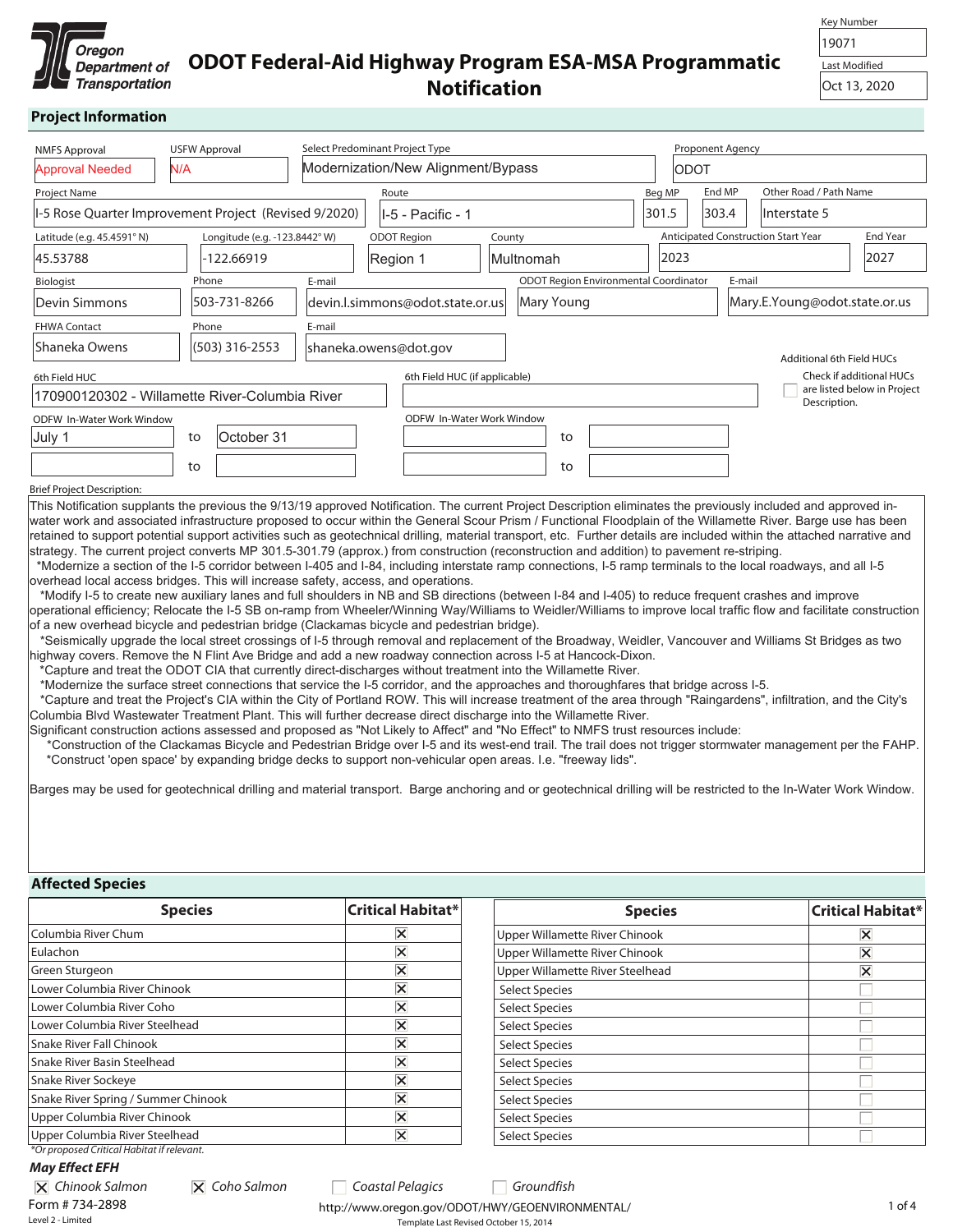|                       | <b>FIVIELLALLIVILIES</b>                                                                          |                                                                          |
|-----------------------|---------------------------------------------------------------------------------------------------|--------------------------------------------------------------------------|
|                       | Check boxes to indicate project activities that may affect covered species or supporting habitat. |                                                                          |
|                       | $\mathsf{\times}$ General Heavy Construction                                                      | Slope Stabilization and Drainage                                         |
| $\boldsymbol{\times}$ | <b>Geotechnical Drilling</b>                                                                      | Streambank Stabilization and Scour Protection                            |
|                       | <b>Material Sources</b>                                                                           | <b>Culvert and Bridge Removal</b>                                        |
|                       | Mobilization, Staging and Disposal                                                                | Bridge Repair and Rehabilitation (As Relevant, Attach Bridge Supplement) |
|                       | Erosion, Sedimentation and Pollution Control                                                      | Bridge Construction (Attach Bridge Supplement if Aquatic)                |
|                       | <b>Temporary Access Roads</b>                                                                     | Pile Driving and Pile Removal (Attach Bridge Supplement if Aquatic)      |
| $\boldsymbol{\times}$ | Barges                                                                                            | Culvert Extension, Repair and/or Installation                            |
|                       | Temporary Bridges and Treated Materials (Attach Bridge Supplement if Aquatic)                     | Painting and Coating                                                     |
|                       | Work Area Isolation                                                                               | Asphalt and Concrete Paving                                              |
|                       | Clearing, Grubbing and Earthwork                                                                  | $\vert\mathbf{X}\vert$ Other Permanent Roadway Structures                |
|                       | Weed Removal                                                                                      | Site Restoration and Enhancement Plantings                               |
|                       | <b>Trees and Down Timber Removal</b>                                                              | Channel Modification and Waterway Enhancements (Attach Relevant Plans)   |
|                       | <b>Blasting</b>                                                                                   | $\mathsf{\times}$ Stormwater Management                                  |
|                       |                                                                                                   | Other:                                                                   |

#### Activities Requiring Approval from Services (check which apply; explain / justify below) **Not Applicable Not Applicable**

|                         |                                                                                                                         | <b>Attachments Needed:</b>         |
|-------------------------|-------------------------------------------------------------------------------------------------------------------------|------------------------------------|
| $\overline{\mathsf{x}}$ | On-site stormwater treatment deficit                                                                                    | Relevant plans                     |
|                         | Net increase in artificial fill or abandoned fill in the functional floodplain                                          | Relevant plans                     |
|                         | Unvegetated streambank riprap; any streambank riprap above OHW, or in-stream flow control structures                    | Relevant plans                     |
|                         | In-water work extension                                                                                                 | <b>IWW Variance/Project Change</b> |
|                         | Fish passage structure or fishway (including ladder, culvert retrofit, pool-riffle structure, roughened chute)          | Fish passage plan or plans         |
|                         | Weed control that doesn't meet treatment standards                                                                      | Relevant plans                     |
|                         | Blasting in or near aquatic habitat                                                                                     | Blasting plan                      |
|                         | Bridge replacement that doesn't meet fluvial performance standards                                                      | <b>Bridge Supplement</b>           |
|                         | Stream channel modification or waterway enhancement that does not meet design standards                                 | Relevant plans                     |
|                         | Stormwater flow management (when required) in watershed less than 100 mi $^2$                                           | Drawing or plans                   |
|                         | Other modifications to FAHP design standards in the FAHP that may result in direct impacts to covered aquatic resources | Relevant plans                     |
|                         | Removal of Kincaid's lupine, Bradshaw's lomatium, or Fender's blue butterfly habitat                                    | Relevant plans                     |
|                         | High noise producing work within 300ft of Marbled Murrelet habitat between April 1st & August 5th                       | Relevant plans                     |
|                         | Removal of mature conifer trees (18" or larger DBH) in Northern Spotted Owl or Marbled Murrelet habitat                 | Relevant plans                     |

#### **Explanation of Activities That Require Approval or Modifications:** Not Applicable **Not Applicable Not Applicable**

See the project's FAHP Attachment: Sharedrive (ftp) files to review the following adaptive management and commitment tracking strategies:

A. See the attached 'strategy' summary and Stormwater Management section. The current level of survey and design requires future refinements of the CIA and needs for off-site treatment as the CMGC process develops. FHWA and NMFS approval will be required to finalize the project's stormwater management commitments, treatment strategy and BMPs, and if needed the use of off-site treatment and or surplus credits generated by previous FAHP projects. Current and anticipated credits are being reserved for their potential use by the project. E.g. KN18806 US26\_CorneliusPass-NW185th Project completed in 2019.

"Other modifications to FAHP design standards" may require NMFS approval as design develops. E.g. use of stormwater treatment technologies not yet approved for "General Use" for "Enhanced Treatment" under the Washington DOE TAPE Program:

ecology.wa.gov/Regulations-Permits/Guidance-technical-assistance/Stormwater-permittee-guidance-resources/Emerging-stormwater-treatment-technologies Examples form previous FAHP projects include cartridge media filters and media.

**Project Activities**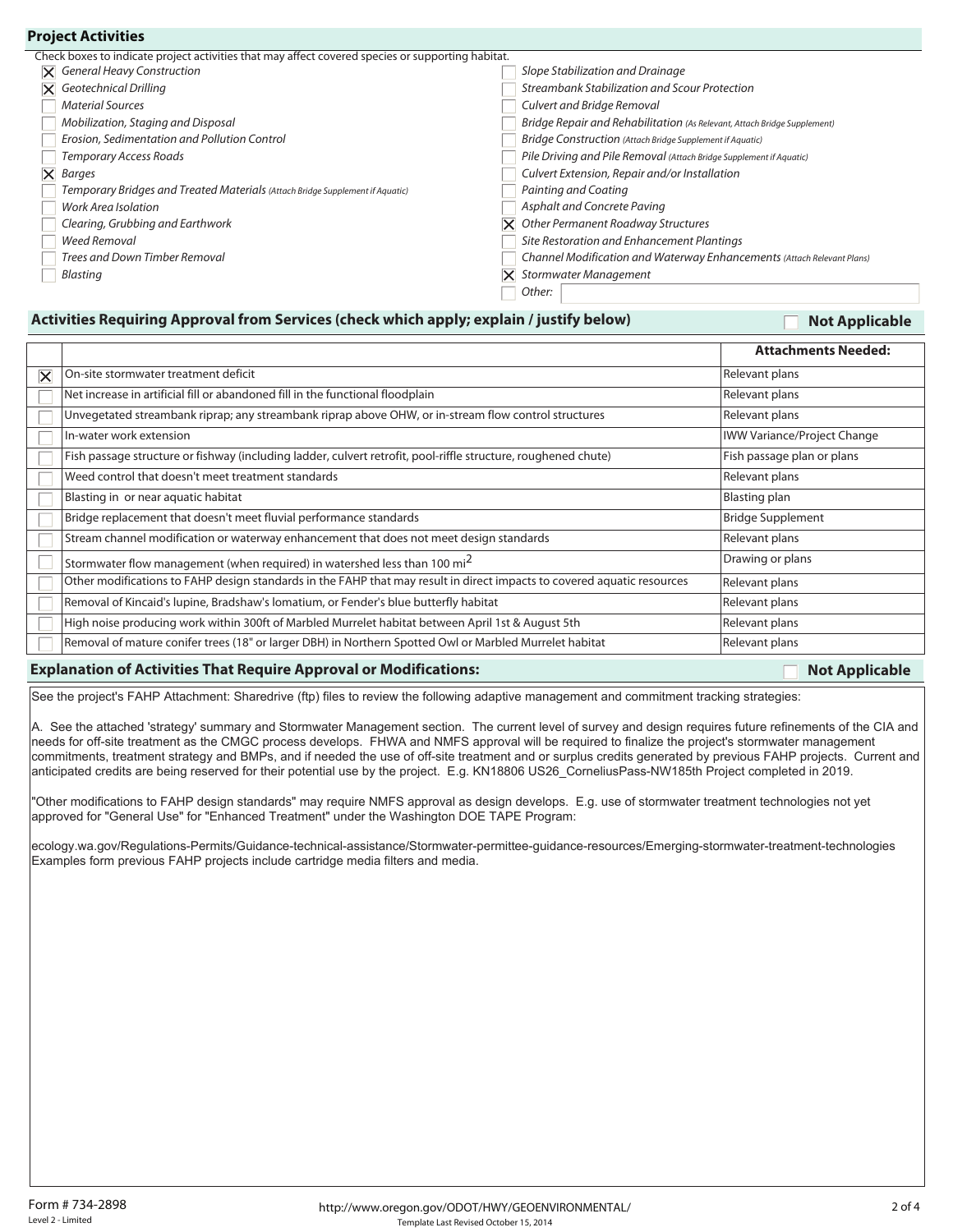| <b>Stormwater Management</b>                                                                                                                                       |                                       | <b>Not Applicable</b>           |
|--------------------------------------------------------------------------------------------------------------------------------------------------------------------|---------------------------------------|---------------------------------|
| <b>Stormwater Feature</b>                                                                                                                                          | <b>Pre-Project</b>                    | <b>Anticipated Post Project</b> |
| Project Impervious Surface Area (ISA)                                                                                                                              | 33.500Acres                           | 39.500Acres                     |
| Net New ISA (=Pre-Project-Actual Post Project)                                                                                                                     |                                       | 6.000Acres                      |
| Contributing Impervious Area (CIA)                                                                                                                                 | 33.500Acres                           | 39.500Acres                     |
| <b>Total ISA Treated On-site</b>                                                                                                                                   |                                       | 20.500Acres                     |
| <b>Total ISA Treated Off-site</b>                                                                                                                                  |                                       | 16.000Acres                     |
| Stormwater Credits Used*                                                                                                                                           |                                       | 3.000Acres                      |
| Total Managed ISA (on- and off-site and credits)                                                                                                                   |                                       | 39.500Acres                     |
| Net Water Quality Treatment (=Total Managed ISA-Post Project CIA)                                                                                                  |                                       | 0.000Acres                      |
| Excess Stormwater Area Treated for Credit*                                                                                                                         |                                       | 0.000Acres                      |
| * Stormwater Credit discussions still underway, please consult with NMFS before using any sort of credit.                                                          |                                       |                                 |
| Average Daily Traffic** Project Area   1,000-121,000                                                                                                               | Off-Site Treatment Area 2,500-146,700 |                                 |
| **Provide range if variable. If off-site is less than on-site (per ADT Range table, see User's Guide), a greater amount of ISA must be treated and describe below. |                                       |                                 |
| Water Quality Design Storm<br>Is Flow Control Provided?<br>1.2inches                                                                                               | Not Required                          |                                 |
| If Not Required, Why?<br>Receiving water is a large waterbody                                                                                                      |                                       |                                 |
| Flow Control Design Range:                                                                                                                                         |                                       |                                 |
| Not Required<br>Upper End Point Design Storm<br>Lower End Point Design Storm                                                                                       | Not Required                          |                                 |
| Stormwater Manual Cited: ODOT Hydraulic Manual 2014<br>Responsible Agency for Stormwater BMPs:                                                                     |                                       | ODOT and City of Portland       |
| Stormwater Designer Name, Phone #, E-mail:                                                                                                                         |                                       |                                 |

#### **Attached Aerial Photo/Site Drawing That Show: The CIA, Sub-Basins, Drainage Flow Paths, Receiving Waters and BMP Locations.**

| Drainage<br>Area | <b>Treatment Method</b>                      | <b>BMP</b>                       | Maint.<br>Table*** | <b>ISA Treated</b><br>(Acres) | <b>Receiving Water</b>        |
|------------------|----------------------------------------------|----------------------------------|--------------------|-------------------------------|-------------------------------|
|                  | Off-Site Treatment by Surface Discharge BMPs | Bioswale                         | ODOT <sub>T3</sub> |                               | 16.0Acre(s) Willamette River  |
| 12               | On-Site Treatment by Surface Discharge BMPs  | Attached stormwater narrative    | Other: Narrativel  |                               | 4.00Acre(s) Willamette River  |
| 3                | On-Site Treatment by Surface Discharge BMPs  | Attached stormwater narrative    | Other: Narrative   |                               | 5.50 acre(s) Willamette River |
| 14               | Off-Site Treatment by Surface Discharge BMPs | Various locales: See Comment Box | <b>ODOTT3</b>      |                               | 3.00Acre(s)Columbia River     |
| ۱A               | <b>PBOT: Attached stormwater narrative</b>   | Attached stormwater narrative    | ∥Other             |                               | 11.00Acre(s) Willamette River |
|                  |                                              |                                  |                    | Acre(s)                       |                               |

For additional rows, please attach the Stormwater Management Data Page.

\*\*\* ODOT Stormwater Facility Maintenance Tables ( http://www.oregon.gov/ODOT/HWY/GEOENVIRONMENTAL/pages/omm.aspx) or other (attach).

#### Comments:

 The project will trigger an estimated 39.5-acres of contributing impervious area requiring storm-water treatment and disposal. Of that, ODOT ROW comprises approximately 28.5 -acres, and PBOT ROW approximately 11-acres. Existing water quality infrastructure per FAHP standards is nominal, with 0.17 acres of ODOT ROW and 0.68 City of Portland ROW receiving water quality treatment per current FAHP standards. The rest of the pre-project CIA currently discharges directly into the Willamette River without treatment.

ODOT (Off-site and within the project limits, and 3-acres via other STIP Projects [existing and future credit]) The three proposed ODOT water quality facility locations within the project limits will satisfy the majority the project's post-project CIA commitments: Basin #1 on N Mississippi Ave. will treat 16-acres (off-site treatment within the I-5 corridor); Area 2= 4-acres; and Area 3= 8-acres. Up to 3- acres of off-site treatment may be required due to site constraints. Continued survey and design will refine the CIA and locate additional opportunities solely or in combination as follows:

#### PBOT

Within City of Portland ROW, the addition of two basin / swales at N Center Court St. and NE Wheeler Ave. will treat 1 and 2-acres, respectively. The addition of stormwater planters in City ROW will treat an additional 8-acres of impervious area. Any stormwater not infiltrated will be directed to Portland's Bureau of Environmental Service's (BES) for additional treatment.

#### Other STIP Projects / Off-site Treatment Opportunities (Basin #4)

Up to 3-acres of off site treatment may be required. The need for and degree of mitigation will be verified as design progresses and include continued coordination with FHWA and NMFS will occur to finalize the CIA and if needed, the appropriate mitigation (see attached 'strategy document). Off-site treatment will likely originate from previously constructed FAHP / STIP projects E.g. KN18806 US26\_CorneliusPass-NW185th Project completed in 2019. It may also use the I-205 Regional Stormwater Facility. However, to date this site has yet to conduct adequate testing and data gathering to release credits..

Notes: A) For the purposes of this document, stormwater management areas have been rounded to the next higher whole acreage. This applies a conservative approach and is most relative given the minor level of design, lack of survey, and use of GIS rather than engineering / drafting software; B) The project and construction limits are assumed to be commensurate excluding the northern I-5 off-site stormwater management area. All impervious areas within this area are assumed to be reconstructed. Therefore, the pre-construction CIA and ISA have been recorded as equal; C) Given the current level of design and metadata ODOT has assumed an accuracy within +/- 10%